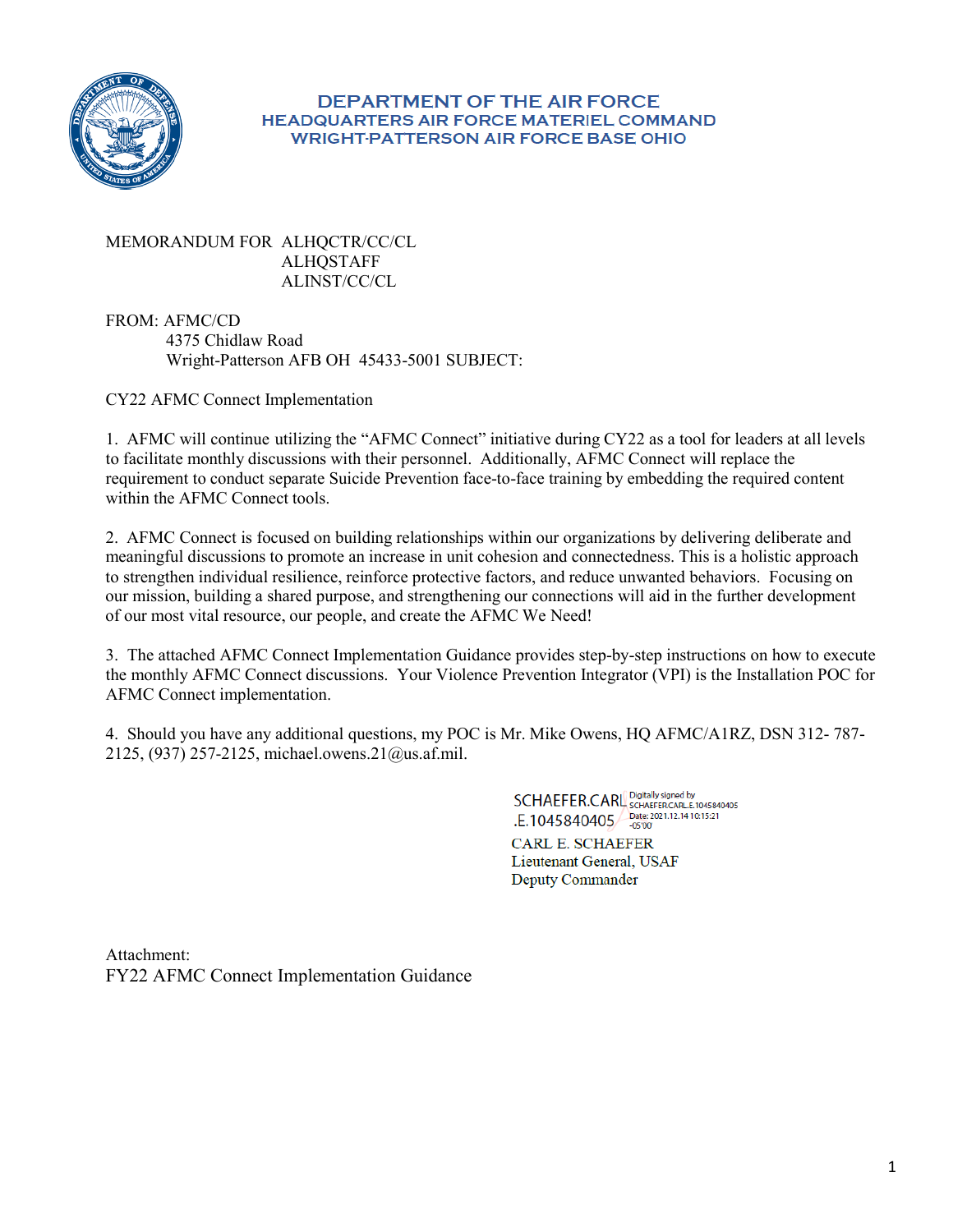

# **IMPLEMENTATION GUIDANCE 2022**



# **Current as of 14 December 2021**

 *AFMC ... Increase unit cohesion and connectedness of our personnel and their families to create the AFMC We Need.*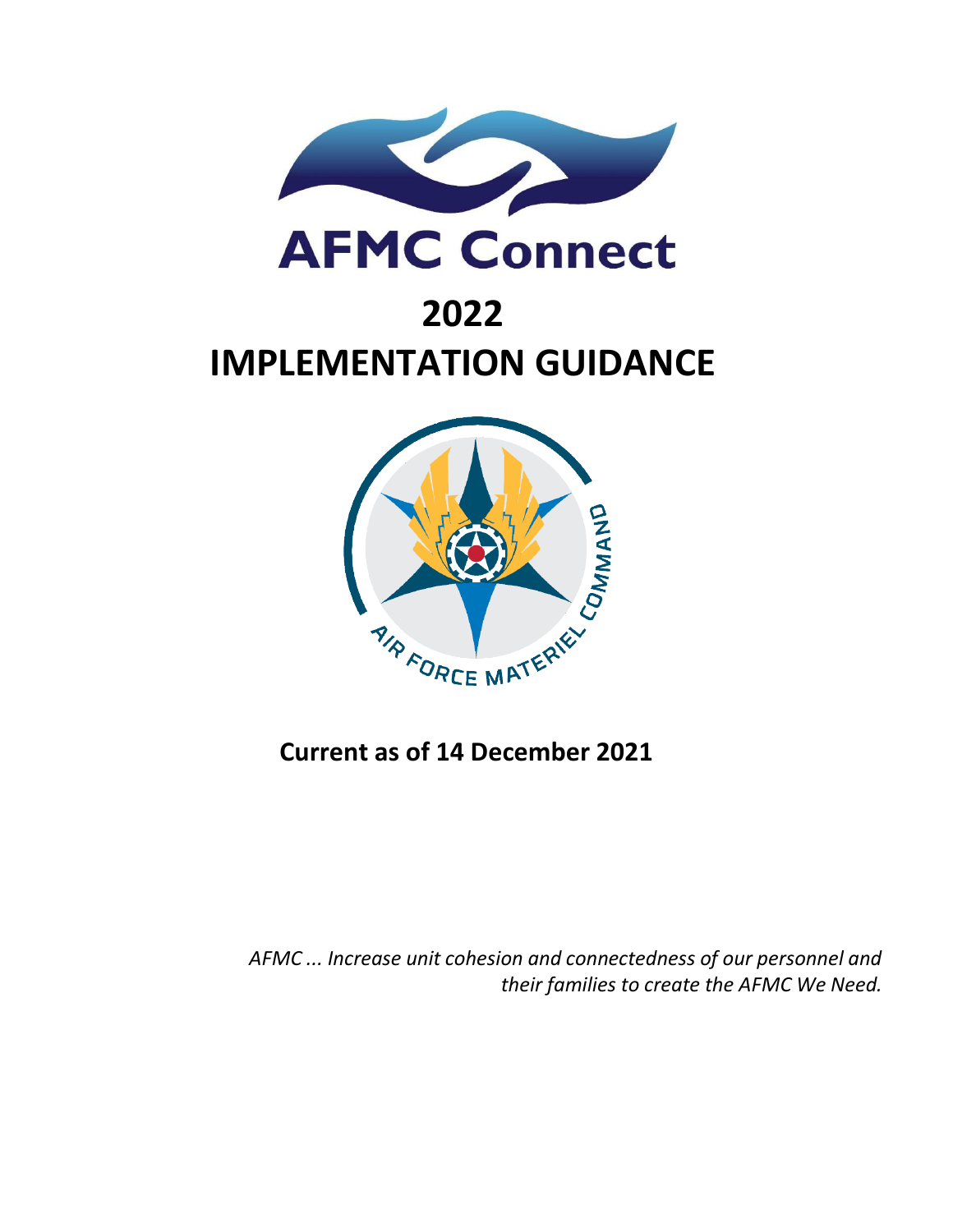# <span id="page-2-0"></span>**Table of Contents**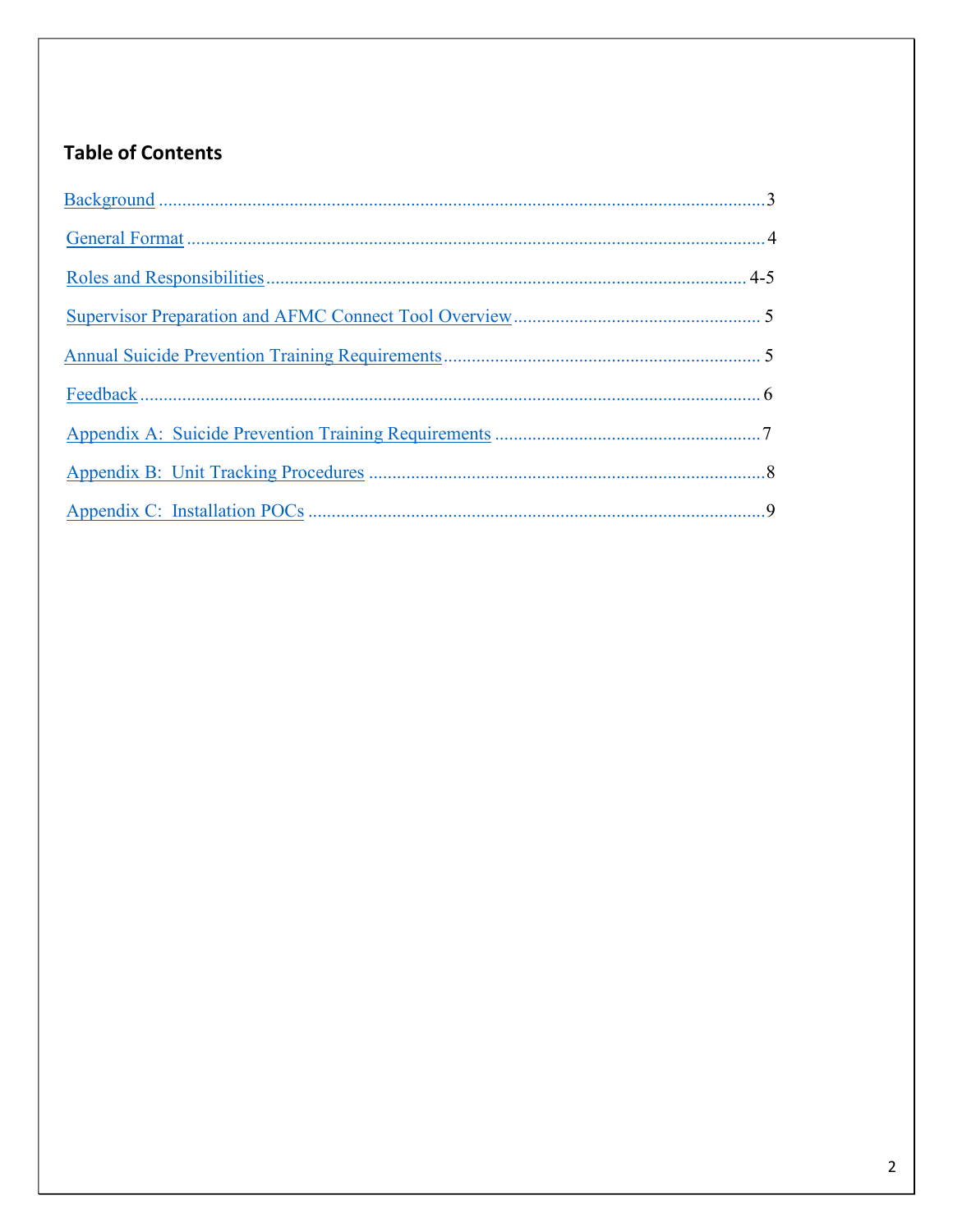# <span id="page-3-0"></span>**BACKGROUND**

 As we move into year three of our AFMC Connect initiative, the goal continues to be placing an emphasis on increasing unit cohesion and connectedness by highlighting opportunities for organizations to have deliberate and meaningful conversations, resulting in an increase of the level of commitment to the Air Force mission, the AFMC mission and ultimately to each other.

 Connectedness is a key protective factor that assists with combating the everyday risk factors people encounter in their lives. AFMC Connect has been developed to meet the needs of the individual units by providing tools and resources to assist leaders in effectively communicating with their personnel.

 These concepts should be embedded into our everyday culture, in which individuals are engaging with one with others we build strength in ourselves. As leaders, you can positively influence your workforce by reinforcing the following concepts: another in a way that fosters continual communication and builds relationships. When we build connections

- 1. Stress the importance of early help seeking by removing barriers
- 2. Build connections with helping agencies by bringing services to your people
- 3. Discuss risk factors for those in crisis and arm your personnel with resources
- 4. Build resilience by encouraging personal and professional development

 tools and resources to better assist in successful engagement. This is a holistic approach to strengthen resilience, Prevention annual training requirements to better facilitate deliberate actions versus mandated training We do not intend to require a one size fits all, but rather provide a standardized framework with accompanying reinforce protective factors and reduce unwanted behaviors. We have combined this effort with our Suicide requirements.

 Focusing on our mission, building a shared purpose, and strong connections will aid in assisting our most vital resource, our people and create the AFMC We Need!

 *This implementation guide provides the overall intent and framework for AFMC Connect.*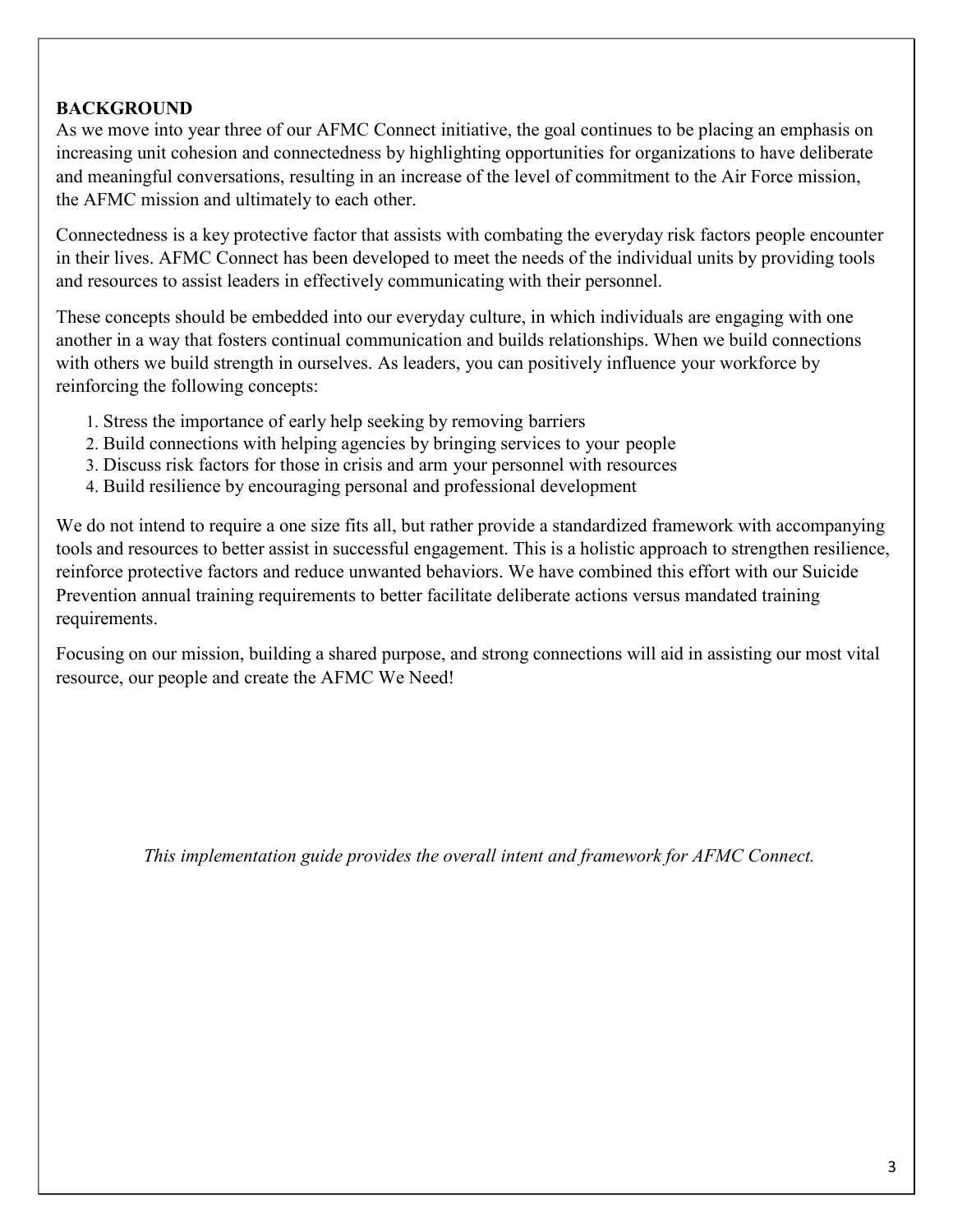# <span id="page-4-1"></span> **GENERAL FORMAT**

- 1. AFMC Connect discussions will occur once per month.
	- a. Recommended timeframe is  $15 30$  minutes.
	- b. This is not intended to be delivered as training….these are conversations led by supervisors who know their personnel best.
- 2. Focus:
	- a. Connect discussions focus on deliberate and meaningful topics to be conducted in small groups in a synchronized effort across the MAJCOM each month.
	- b. It is important that supervisors conduct the discussions in their own words in a way that will resonate well with their personnel.
	- c. Connect conversation topics incorporate annual suicide prevention training requirements.
- 3. Monthly tools can be accessed at either of the below links:
	- a.SharePoint: [https://usaf.dps.mil/teams/22370/afmcwingmanday/sitepages/community home.aspx](https://usaf.dps.mil/teams/22370/afmcwingmanday/sitepages/community%20home.aspx) 
		- i. Additional videos and resources are also available here. Click to request access.
	- b. AFMC Connect Website: https://www.afmc.af.mil/connect

# <span id="page-4-0"></span> **ROLES AND RESPONSIBILITIES**

- 1. *Commanders/Directors/Materiel Leaders at the Center, Wing, Group, Squadron level* 
	- during Commander/Director/Materiel Leader calls or unit-wide emails. a. Support AFMC Connect with unit personnel. For example, include messaging
	- b. Ensure monthly discussions are being conducted with unit personnel. i. Goal is for 100% of personnel to participate in AFMC Connect discussions monthly.
	- training requirement to MAJCOM by utilizing your Unit Training Personnel (see Appendix B for c. Report unit completion stats of quarterly AFMC Connect topic with embedded Suicide Prevention additional guidance).
	- morale,as well as planning continued efforts. d. Consider establishing a Resilience team within the unit to focus on helping create strong connections and

 NOTE: You can utilize already trained Master Resilience Trainers (MRTs), Resilience Training Assistants (RTAs) to foster innovative ideas (Contact your local Community Support Coordinator (CSC) to assist in identifying MRTs/RTAs – See Appendix C).

- 2. *Supervisors at the Division, Branch, Flight, and Frontline-level:* 
	- a. Facilitate monthly AFMC Connect discussions with assigned personnel.
		- i. Supervisors may utilize the monthly tools provided or formulate their own discussion on the assigned topicincorporating the annual Suicide Prevention training requirements listed in Appendix A.
		- create an"additional check the box" requirement. ii. You are encouraged to integrate these discussions within the existing daily mission and not
	- Appendix B for additional guidance). b. Report participation in quarterly AFMC Connect discussions through your Unit Training Personnel (see
- *Training Focal Point (TFP)):*  3. *Unit Training Personnel (Unit Training Managers (UTMs), Unit Ancillary Training Monitors (UATMs), or* 
	- a. Track and document completion of quarterly requirements for assigned unit (see Appendix B for tracking requirements).
- 4. *Installation Violence Prevention Integrators (VPIs)* 
	- a. Primary POC for implementation of AFMC Connect for installation AFMC units.
	- b. Ensure AFMC Connect materials are distributed by AFMC Leaders at all levels.
	- c. Provide assistance with questions concerning Suicide Prevention annual training or the implementation of monthly AFMC Connect discussions as needed.
- 5. *Installation Community Support Coordinators (CSCs)* 
	- a. Provide units with assistance in identifying Master Resilience Trainers (MRTs) or Resilience Training Assistants (RTAs) who can assist with delivery of content to support monthly AFMC Connect discussions.
	- b. Facilitate connection to installation Helping Agencies (i.e. Mental Health, Sexual Assault Response Coordinator, Airman & Family Readiness, Employee Assistance Program, etc.) as needed.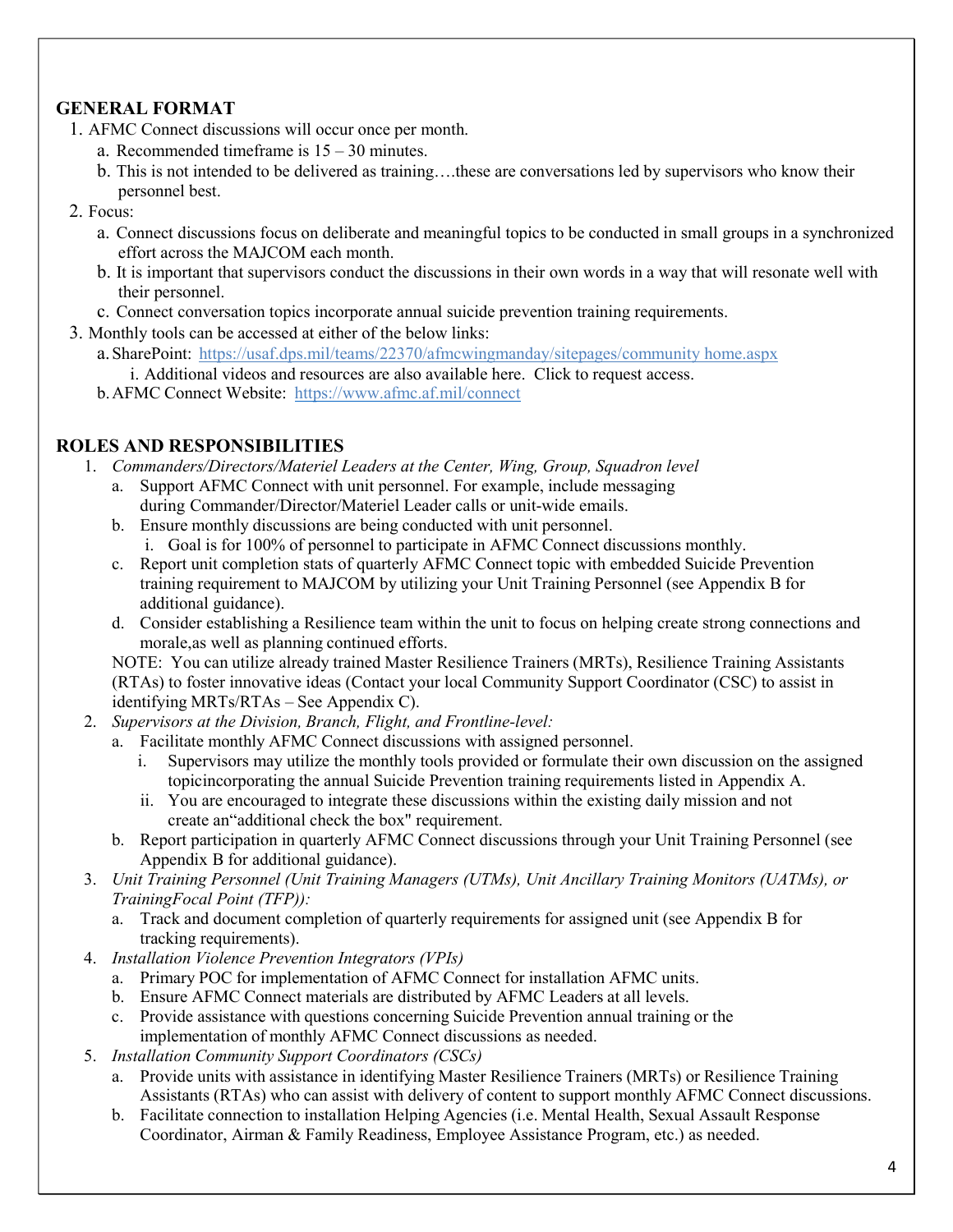# <span id="page-5-1"></span>**SUPERVISOR PREPARATION**

- 1. The messenger matters! Discussions will be most effective when time is spent understanding the intent of the topic and how best to deliver the information.
- 2. Review the Facilitator Notes each month to help prepare for the discussion with your personnel.
- 3. Ensure the venue allows for open dialogue with the group.
	- a. Be flexible, discussions can occur virtually.
		- i. Establish rules of engagement (ex. Cameras on) so participants understand expectations. Note: If you would like to explore other opportunities to make the most of your discussion contact your local VPI or CSC who can assist (see Appendix C).
- 4. Be genuine…use this time as an opportunity to dialogue with your personnel.
- 5. Prepare for potential questions and how you'll respond; questions should generate productive discussion.
- 6. Use discussion questions from the tool to ensure engagement of all members. Avoid yes/no questions.
- 7. Some AFMC Connect topics may include optional videos available at the AFMC Connect SharePoint site.
- 8. Utilize your Unit Resiliency Team to foster innovative ideas in delivering the message. Note: Your installation CSC or VPI can assist in building your Unit Resiliency Team.

#### **AFMC CONNECT TOOL OVERVIEW**

- 1. Quarterly Theme: Each quarter a message will be provided by our AFMC Senior leaders on the overarching AFMC Connect theme.
- 2. Monthly Topic: Each month will have a different discussion topic that builds on the quarterly theme.
- 3. Goal: Defines the overall objective of that month's discussion.
- 4. Facilitator Notes: Assists facilitators with effectively utilizing the AFMC Connect tool.
- 5. Framing the Conversation: Provides the narrative to the topic identified and includes discussion points which may be used to generate discussion.
- 6. Take Action: Exercises or teambuilding opportunities to develop skills connected to the monthly topic.
- 7. Keep it Simple: Intended to be quick opportunities for skill building on the topic at a minimum give this a try to generate action among your personnel.
- 8. Additional Resources: If included, may be used to enhance the monthly discussion and will be located in the folder with the monthly topic.

#### <span id="page-5-0"></span>**ANNUAL SUICIDE PREVENTION TRAINING REQUIREMENTS**

1. The content for the annual Suicide Prevention training has been broken down into four learning objectives. Each objective has been embedded into one AFMC Connect discussion tool per quarter.

| <b>Month</b> | <b>Theme</b>   | <b>Learning Objective</b>                                              |
|--------------|----------------|------------------------------------------------------------------------|
| March        | Community      | Importance of connectedness                                            |
| June         | Awareness      | Risk factors/warning signs of persons in distress                      |
| September    |                | Commitment How to take clear and quick action to effectively intervene |
| December     | <b>Inspire</b> | Identify personal coping strategies and problem solving skills         |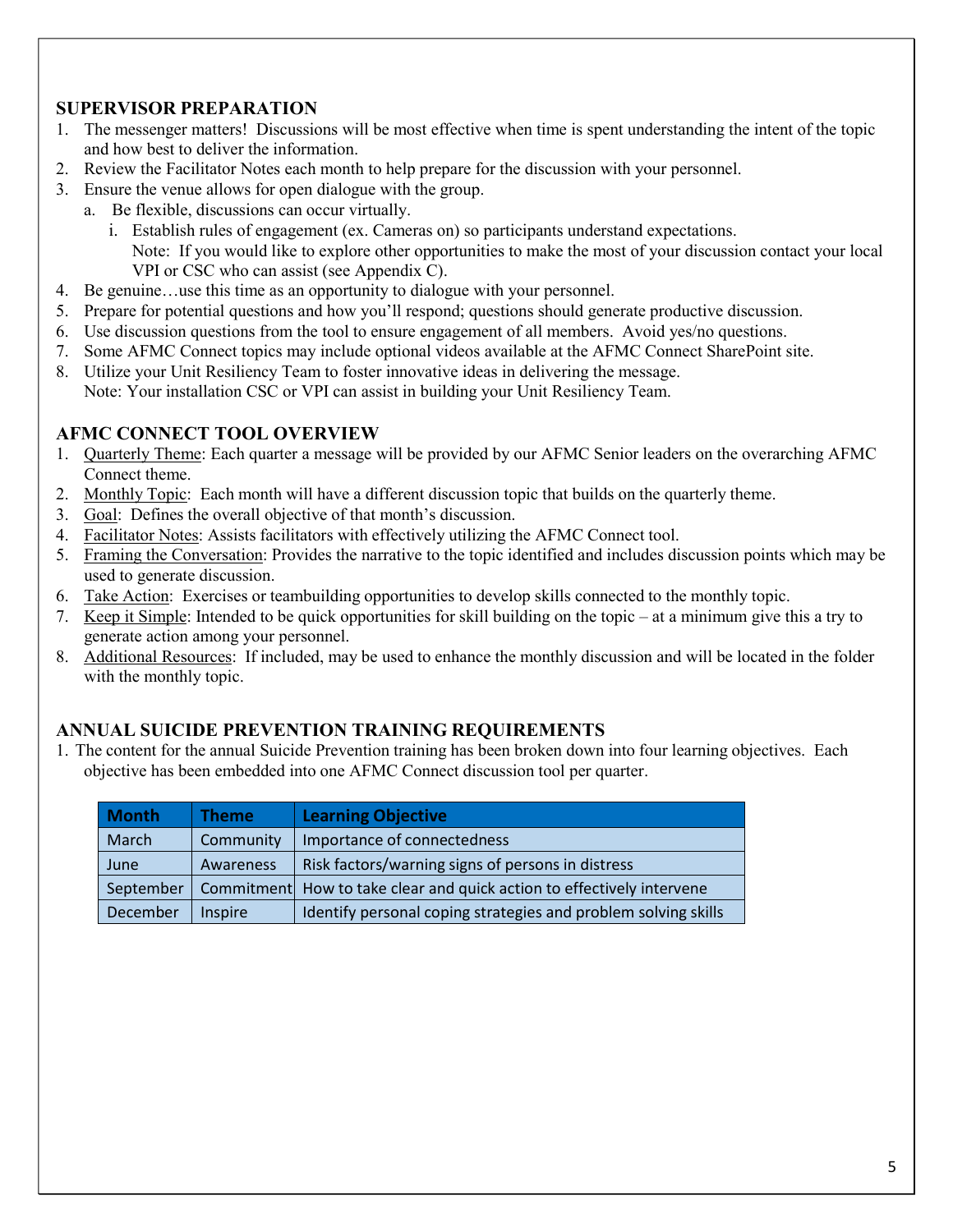# <span id="page-6-0"></span>**FEEDBACK**

- 1. Feedback is a critical component in the success of this initiative.
- 2. Please use of the following options to provide feedback.
	- a. Feedback link: <https://www.surveymonkey.com/r/CY22Connect>
	- b. QR Code:



3. In addition, you are welcome to provide comments/questions to the HQ AFMC Integrated Prevention and Resilience Branch at: afmc.a1rz.ipr@us.af.mil.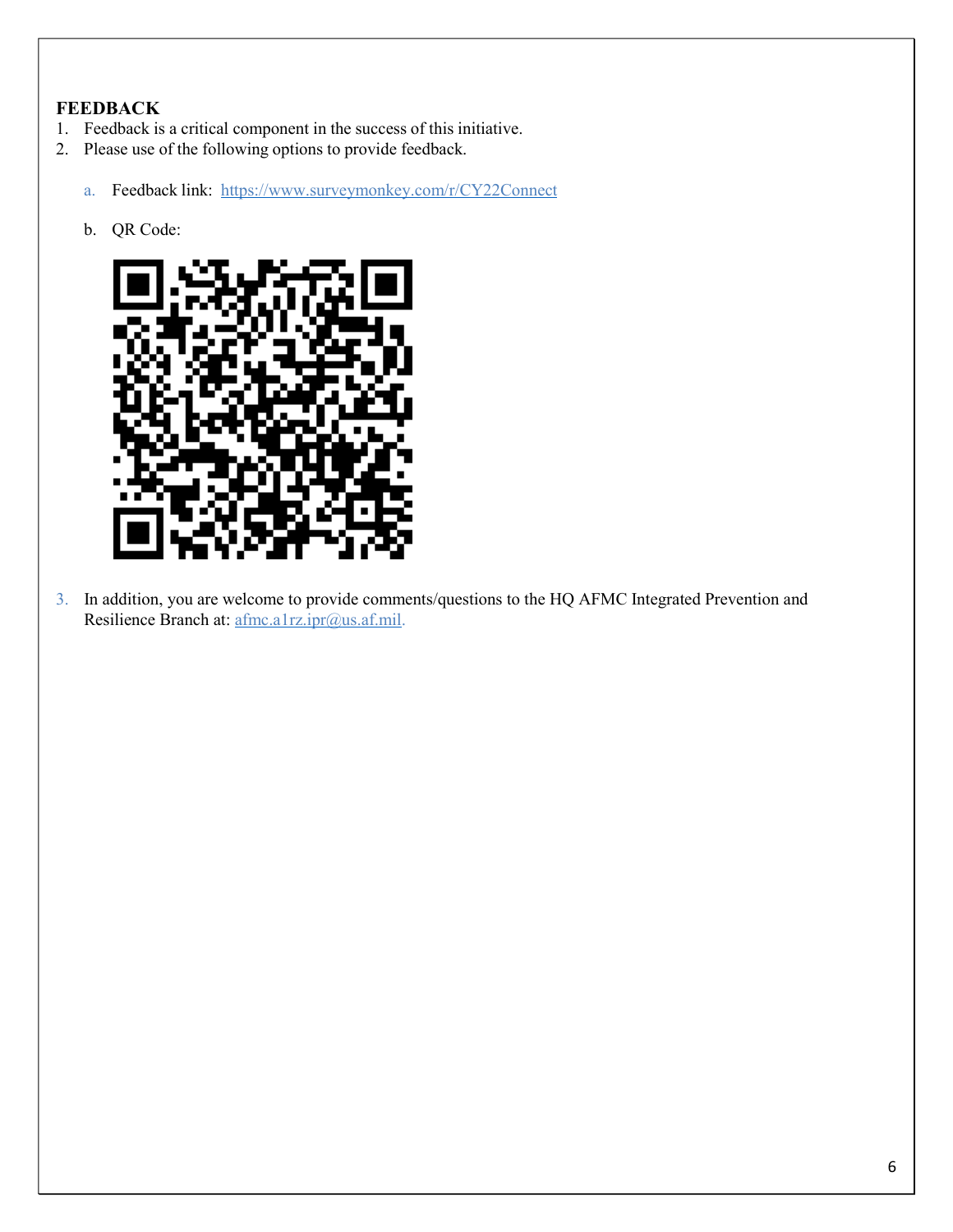| <b>Quarterly Theme</b>                              | ENDIAM. SUICIDE LINE VERTION TIVATING INFORMENTS<br><b>Learning Objectives</b>                                                                  | <b>Key Content</b>                                                                                                                                                                                                                                                                                                                                                                                                                                                                                                                                                                                                                                                                                                                                                                                                                                                                                                                                                                                                                                                                                                                    |
|-----------------------------------------------------|-------------------------------------------------------------------------------------------------------------------------------------------------|---------------------------------------------------------------------------------------------------------------------------------------------------------------------------------------------------------------------------------------------------------------------------------------------------------------------------------------------------------------------------------------------------------------------------------------------------------------------------------------------------------------------------------------------------------------------------------------------------------------------------------------------------------------------------------------------------------------------------------------------------------------------------------------------------------------------------------------------------------------------------------------------------------------------------------------------------------------------------------------------------------------------------------------------------------------------------------------------------------------------------------------|
| <b>March - Community</b><br><b>June - Awareness</b> | Understanding the importance<br>of connectedness for the<br>prevention of suicide.<br>Recognize risk factors and<br>warning signs of persons in | Connectedness means that people feel a sense of<br>$\bullet$<br>belonging. They feel seen and heard, and know that<br>others will be there for them.<br>Listening allows us to learn more about one another,<br>$\bullet$<br>recognize changes in behavior, and work as a team to<br>build up and support one another.<br>When we feel connected to others, we have people we<br>$\bullet$<br>can reach out to and recognize when they are in distress.<br>Risk Factors – Characteristics or conditions that increase<br>$\bullet$<br>the chance a person may begin exhibiting signs of                                                                                                                                                                                                                                                                                                                                                                                                                                                                                                                                               |
|                                                     | distress.                                                                                                                                       | distress.<br>Examples: Relationship problems, financial<br>$\circ$<br>challenges, increased alcohol usage, and<br>workplace/legal issues.<br>Warning Signs - Usually visible behaviors that indicate<br>someone is in distress and needs someone to check in<br>with them.<br>Examples: Withdrawal, showing extreme mood<br>$\circ$<br>swings, misuse of alcohol, and talking about dying.                                                                                                                                                                                                                                                                                                                                                                                                                                                                                                                                                                                                                                                                                                                                            |
| September-<br><b>Commitment</b>                     | Know how to take clear and<br>quick action to effectively<br>intervene utilizing the Ask<br>Care Escort (ACE) model.                            | Barriers exist that may make it difficult to effectively<br>$\bullet$<br>intervene. There are ways to work through these<br>barriers so you can be there for a fellow Airman.<br>A stands for "Ask"<br>$\bullet$<br>Asking about thoughts of self-harm or suicide will<br>$\circ$<br>not "plant" the idea or make a person suicidal.<br>It is important to be direct and ask if they are<br>$\circ$<br>thinking of dying by suicide or hurting themselves.<br>Demonstrate authentic concern.<br>$\circ$<br>C stands for "Care"<br>$\bullet$<br>Care is showing empathy while expressing concern<br>for someone.<br>Listen carefully to learn what the person is feeling<br>or thinking; active listening is critical.<br>Avoid blaming or minimizing language.<br>O<br>E stands for "Escort"<br>Resources include Mental Health, Religious Affairs<br>$\circ$<br>Personnel, Emergency Room, or call 911.<br>Try to separate the person from potential means of<br>$\circ$<br>harm, but not at the risk of your own safety.<br>It is important to follow-up with the person to see<br>$\circ$<br>how they are doing; don't avoid them. |
| <b>December - Inspire</b>                           | Identify personal coping<br>strategies and problem<br>solving skills                                                                            | Support an environment where checking in with others<br>$\bullet$<br>and seeking help when you need it is common,<br>encouraged, and normalized.<br>Connectedness and belonging help foster protective,<br>$\bullet$<br>supportive environments where colleagues are more<br>resilient to stressors.<br>Connectedness also helps us recognize signs of distress<br>$\bullet$<br>earlier on in others.                                                                                                                                                                                                                                                                                                                                                                                                                                                                                                                                                                                                                                                                                                                                 |

# **APPENDIX A: SUICIDE PREVENTION TRAINING REQUIREMENTS**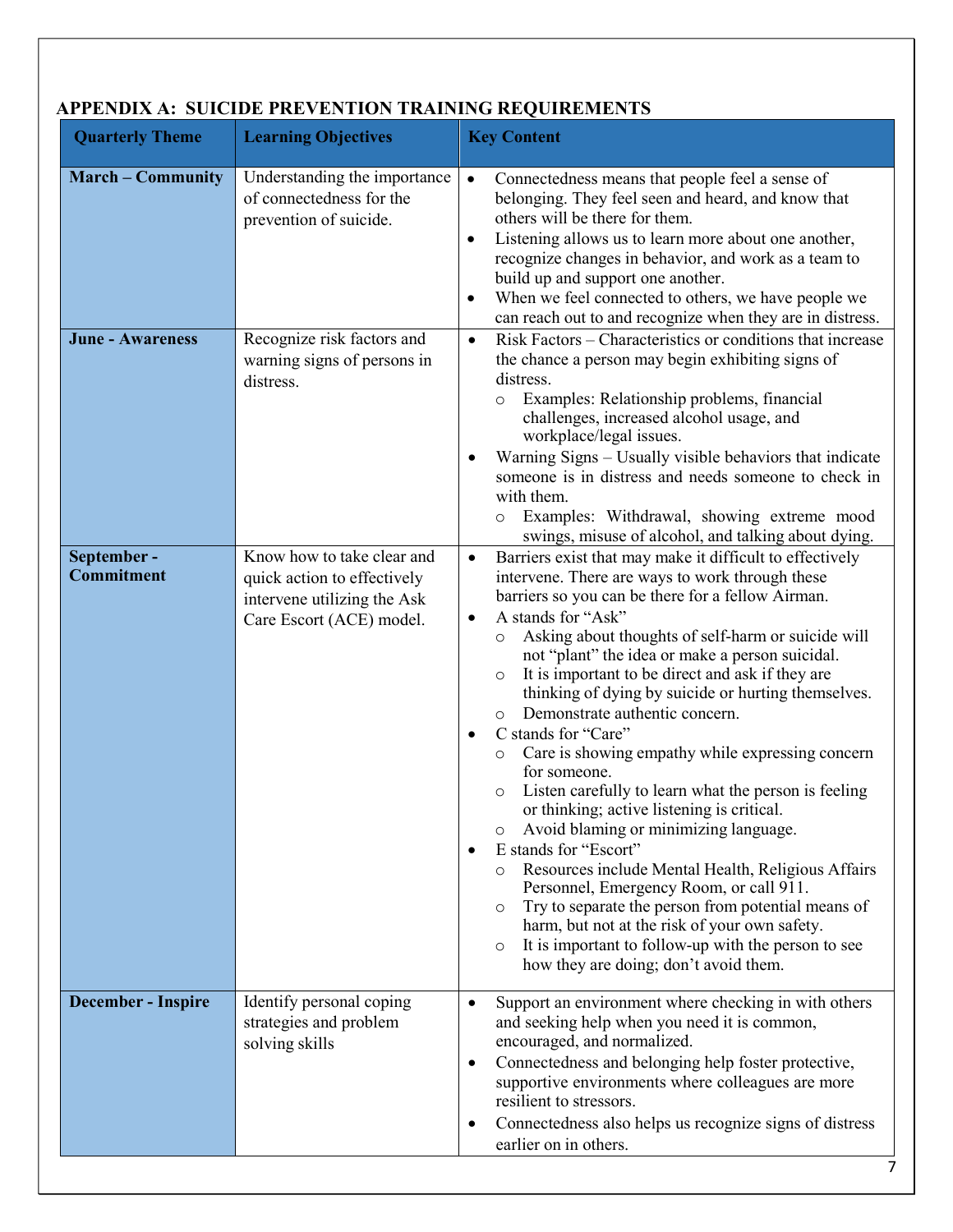# <span id="page-8-0"></span> **APPENDIX B: UNIT TRACKING PROCEDURES**

- training requirements have been embedded in the following monthly topics: March Community, June Awareness, September – Commitment, December – Inspire. A. Units will conduct monthly AFMC Connect discussion sessions with personnel. Annual Suicide Prevention
- B. Quarterly, HQ AFMC/A1RZ will task AFMC Centers via TMT to provide completion numbers for AFMC Connect. The TMT tasking is to route from the Center down to each unit's respective workflows.
- September and December discussions through their respective workflows. C. Unit Leaders are to report number assigned, number who participated and percent complete in the March, June,
- D. Unit Training Personnel (Unit Training Managers (UTMs), Unit Ancillary Training Monitors (UATMs), or Training Focal Personnel (TFP)) will report completions to their unit leadership so they can respond to the quarterly Suicide Prevention completion spreadsheet.
- E. Unit Training Personnel Guidance
	- September and December) for their assigned unit personnel. 1. Unit Training Personnel will track and document completion of quarterly requirements (March, June,
	- spreadsheet/database, etc.) they deem appropriate. 2. Unit Training Personnel may track/document the quarterly requirements via any method (i.e. sign-in sheets,
	- 3. Unit Training Personnel will maintain training completion records for their assigned personnel for two years.
- F. Personnel who PCS/PCA to non-AFMC units, deploy, or IMAs during their annual tour
	- 1. AFMC Connect completions will only be recorded in myLearning for the above individuals.
		- June, September, and December) OR the CY22 Suicide Prevention Learning Objectives in Appendix A. a. Supervisors will review with their member any remaining quarterly AFMC Connect discussions (March,
		- b. Supervisor informs the Unit Training Personnel of completion.
		- member with a certificate of completion signed by the UTM to take to their gaining unit or UDM. c. Unit Training Personnel will record completion of Suicide Prevention in myLearning or provide the
			- i. myLearning Course Title 2022 Suicide Prevention Annual Training